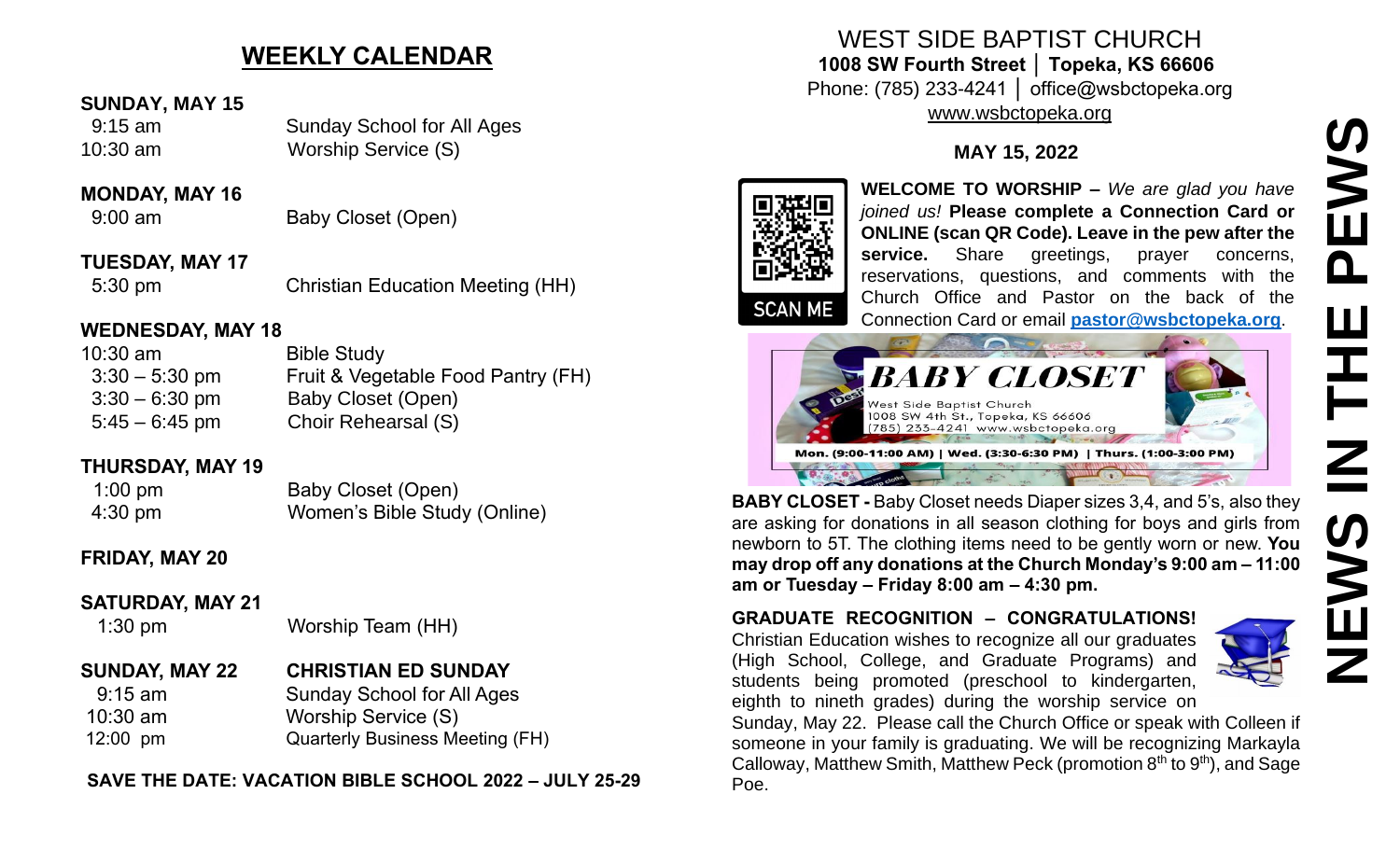**BELIEVER'S BAPTISM** – We practice "believer's baptism" which is the immersion of a person in water – regardless of age – who receives Jesus Christ as his or her personal Savior and publicly professes to walk the Jesus way. The Council schedules baptisms on most Sunday mornings throughout the year. If you would like to be baptized, then come to the front during the last song.

**CHILDRENS ACTIVITY BAGS AND BULLETINS** – We are glad to have children in worship! Activity bags filled with coloring pages, crayons, and other items are available for preschool and elementary-aged children near the sanctuary door. Enjoy the kits and children's bulletins. Please take home your artwork. Place the packets on the front pew after the worship service so we can restock them.

#### **CHILDREN'S CHURCH** – Kids 2nd Grade and younger are invited to the front of



the sanctuary for a children's moment with Pastor Ivan or a lay leader. A simple object lesson is taught from the Bible. Children are then dismissed to Children's Church with trained leaders guiding a child-friendly time of worship and study from the Bible. Children return to the sanctuary at the end of the worship service. Older children (3rd Grade

and Up) are encouraged to sit with their family and friends during the service.

**NURSERY CARE -** Nursery Care is lovingly provided for all children – newborns through age 4 – by qualified staff starting at 9:00 AM through 12:00 noon. See an Usher for directors and questions.

**ADULT SUNDAY SCHOOL - "JOHN 1-3 The Word Became Flesh"** – a twelveweek video series by Matt Chandler **– at 9:15 AM in Holmer Hall on Sundays.**

**KIDS SUNDAY SCHOOL CLASSES –** Teachers are ready to help kids grow in their faith on **Sunday mornings at 9:15 am.** Classes for all ages – children, youth, and adults. Join a Sunday School Class and a Small Group Bible Study by **Scanning the QR code** or visit the church website at **[www.wsbctopeka.org](http://www.wsbctopeka.org/)**.



**YOUTH SUNDAY SCHOOL –** Ernie Reed teaches a great lesson each week in the Youth Room (downstairs) for Middle and High School Students at 9:15 am.

#### **QUARTERLY BUSINESS MEETING** *-* The Council has set the next **Quarterly Business Meeting & Potluck Luncheon** for **Sunday, May 22 at**



**12:00 pm in Fellowship Hall**. The Congregation  $\overline{B}$ USINESS will receive reports and conduct the business of the church. All business meetings shall include, but not be limited to, reports of the Pastor, the Council, other groups as appropriate and items for membership

consideration and/or action. Individuals having an item of concern or a motion they wish considered at a business meeting must present such item to the Council at the regular Council meeting prior to the business meeting. — Pat Carpenter, Church Moderator

#### **CONSTRUCTION – WATCH YOUR STEP** - S&S Concrete has started the

Capital Campaign improvements to the sidewalks and parking lot at West Side Baptist Church. Please watch your step...and park in the west lot. Construction will continue for the month of May as we replace the North Parking lots. Call the Church Office with questions at (785) 233-4241. See photos and updates at [https://wsbctopeka.org/construction.](https://wsbctopeka.org/construction)



**SUNDAY CINEMA –** Sunday Cinema will begin June 5 starting at 9:00 am Sunday mornings until August 7. This is for all ages. Watch for more details.

**WWW KIDS CLUB –** NO WWW Kids Club or Free Supper in May, June, or July. See Colleen Smith for more information or to volunteer.

**NEWSLETTER DEADLINE** – June newsletter article deadline is Wednesday, May 25 by noon. Please have all articles to the Church office by email at [office@wsbctopeka.org.](mailto:offce@wsbctopeka.org) Read "The Witness" Church newsletter at [https://wsbctopeka.org/newsletter.](https://wsbctopeka.org/newsletter)

**JOIN THE CHOIR! REHEARSALS on WEDNESDAY'S at 5:45 pm in the Sanctuary.**